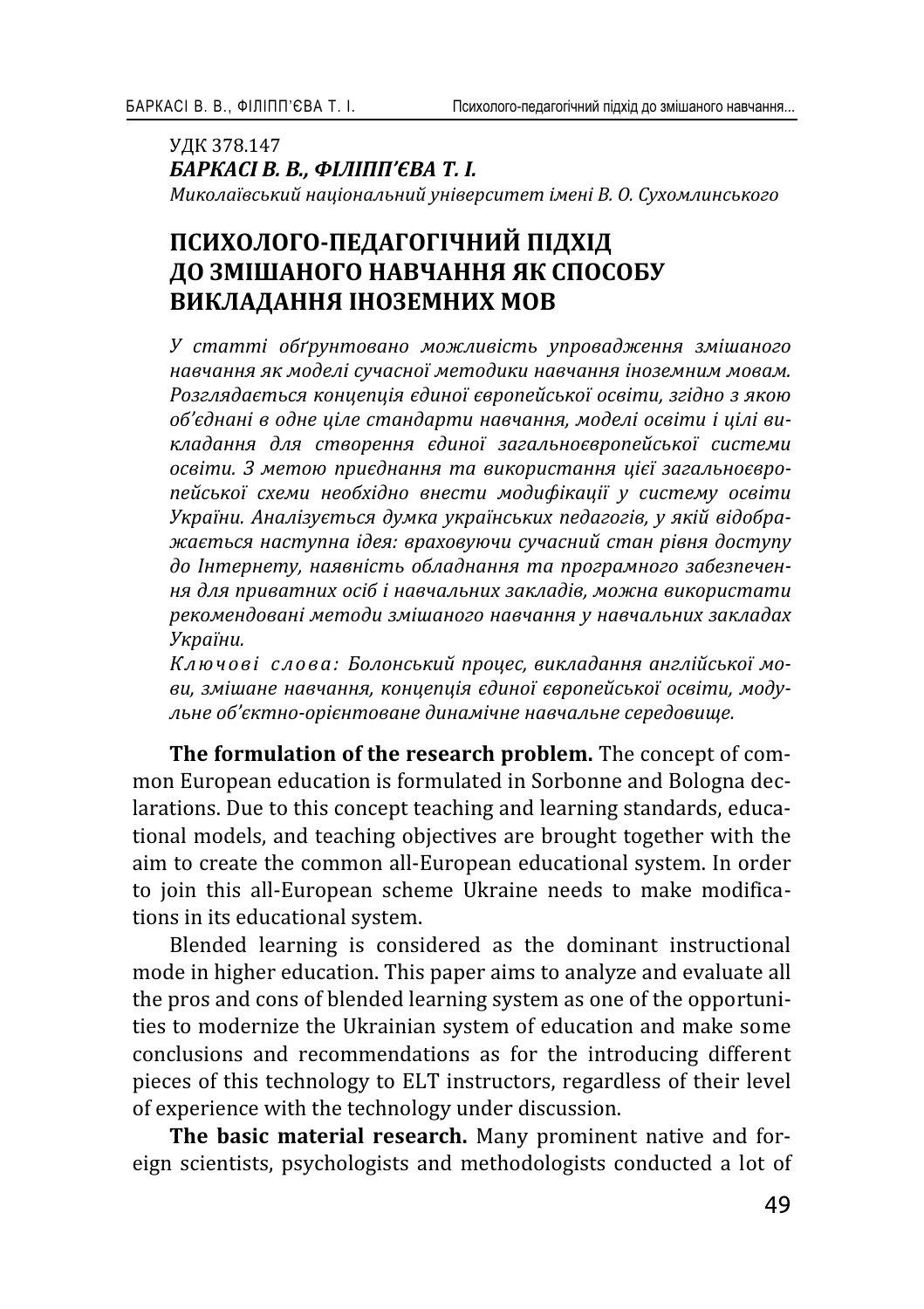research and experimental work studying the educational possibilities and psychological effect of blended learning as for teaching foreign languages. We may mention such names as M. Abushaeva,

I. Antonova, T. Anderson, L. J. Ausburn, B. Barrett, T. K. Christensen, B. Dodge, C. Dziuban, J Hartman, R. Garrison, T. Ivanchenko, H. Kanuka, N. Kobzeva, E. Koptelova, A. L'vova, J. MacDonald, D. Nunan, S. Omarova, P. Sharma, D. Tapscott, K. Thorne, B. Tomlinson, C. Whittaker, V. Zvihzinsky, and others.

In this paper we analyze the design and implementation of such a course created and approved by Professor B. Tomilson, the Founder and President of MATSDA (the Materials Development Association). and Dr. C. Whittaker, the Head of Learning and Teaching at Bell. The Blended Learning in ELT course under consideration is designed for practicing classroom teachers. The aim of its developing is teachers' understanding of the potential of blended learning for the development of English language skills [6].

The authors distinguish three elements of the course delivery. The first element is a tutor moderated course which is delivered online on the basis of the Moodle learning management system platform (group with moderator). Moodle is a highly flexible, free software, open source learning platform. It can be used to create a private website for dynamic online courses possessing comprehensive, customizable and secure learning management features.

The material is delivered in some units each of four to five tasks. The tasks may incorporate Web 2.0 type tools adding an element of social interactivity. The participants also get experience of using the same tools as learners which they will then use as teachers to construct learning. The most popular tools are: Tricider https://tricider. com/, MailVu http://mailvu.com/, and VYou http://vyou.com/.

This element also has built-in study resources which include links to related online journals and blogs, embedded video clips of lectures, talks and presentations from various web-based sources, and custommade video tutorials to help develop digital skills. These tools help to provide background reading and a theoretical perspective.

The first element is developed around learning tasks. These tasks vary from exploring recommended background reading and viewing, researching different types of web-based tools and creating learning activities and materials for the participants' students.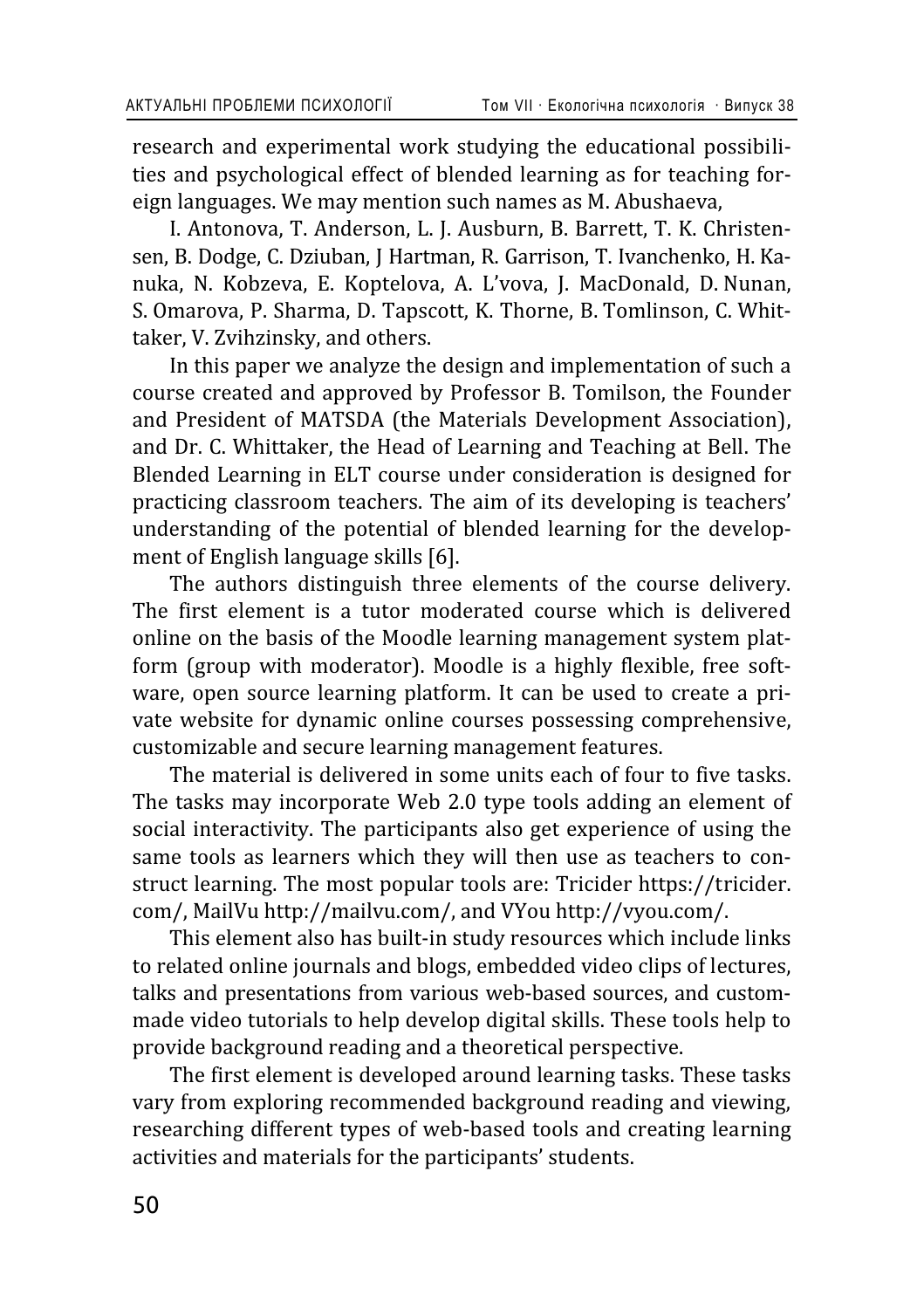The aim of these tasks is to reflect on them and share their reflections with their peers in online discussion forums. Though the work is tutor-moderated when the tutor stimulates discussion and interaction, draws participants' attention to salient points and additional reading and resources, and summarizes discussions, the main focus of the interaction is peer-to-peer.

The second element is a face-to-face workshop (group with workshop tutor). The time of the element «face-to-face» is limited, so the initial online part of the course is designed to prepare participants.

This element is much more workshop based. The tutor acts as facilitator and technical support. As the participants develop their technical skills and pedagogical understanding he helps them to develop their own materials.

The third and final element of the course is a self-study element. It is based around the completion of two to three written assignments (individual participants with tutor). It is the more academic part of the course. This element gives the participants the chance to reflect on their learning and build up their background reading on the basis of their practical experience and understanding.

The course is aimed at English language teachers. The participants should already have some grounding in technology and materials design and want to take their understanding of technology beyond the classroom activity level. They also want to investigate the potential of blended learning for the development of complete courses. There is no limit as for the number of participants for the online element of the course. As for the limit for the face-to-face element of the course it is around 20.

Active learning tasks in the units are the basis of the core content of the online course. They call upon the participants to engage with the materials, try to apply what they are learning within the context they work and to reflect and share their reflections with their peer group but they are not simply reading or viewing tasks.

The online reference materials are given in a non-prescriptive way. The range of references and recommended reading draws on ELT websites, blogs and online resource sites as well as online journals.

Participants are completely immersed in their work. Through directed reading they critically evaluate what they read and assess its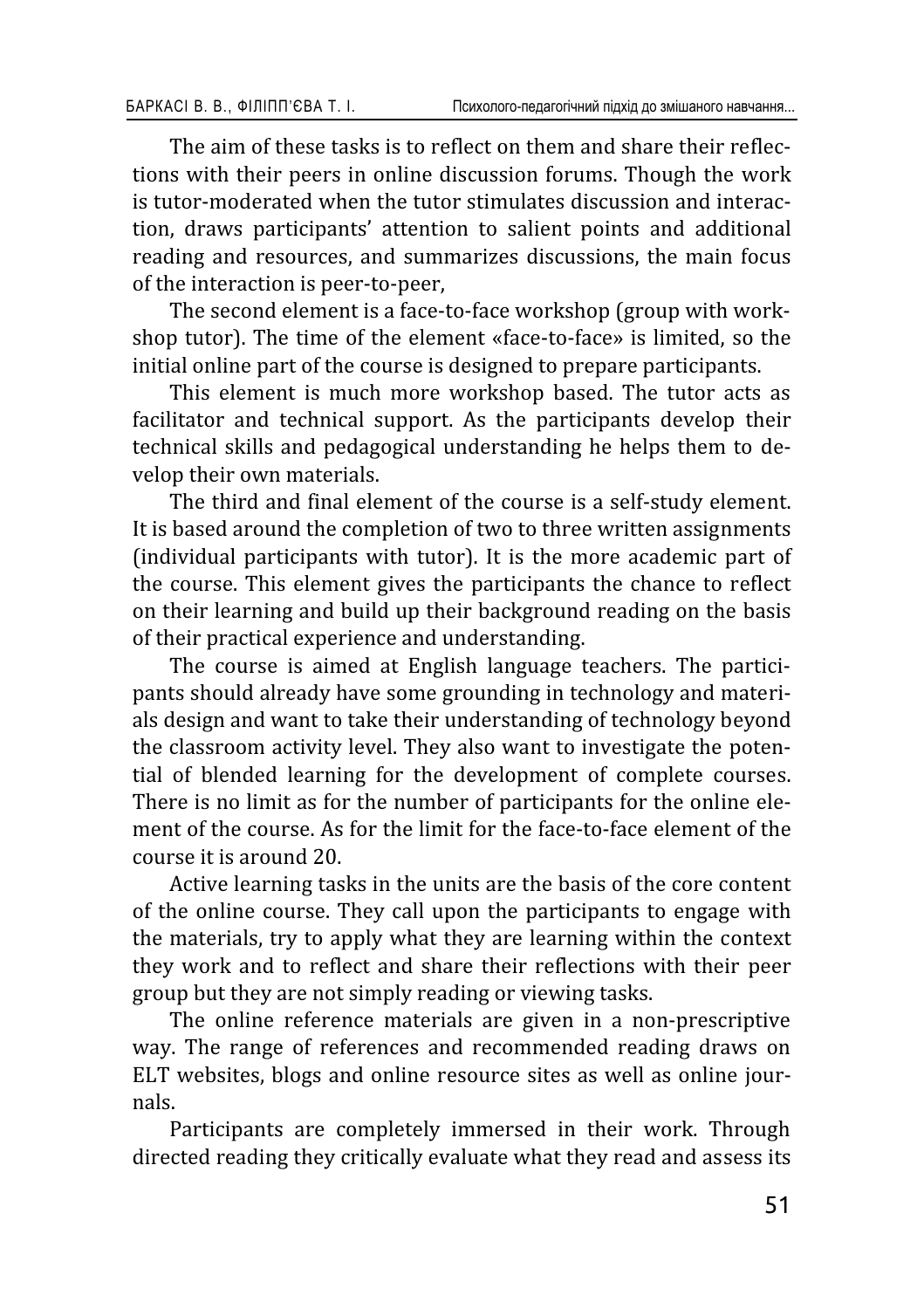relevance to their own context. This gives them the opportunity to share their reflections with their peers within discussion forums.

A powerful argument in favour of this approach is that it allows more inclusively and at the same time critically study online published literature.

The specificity of a fast-moving field of ELT is determined by the fact that traditional paper-based reading sources are often out of date by the time they are published. So participants should develop the kinds of digital literacy skills and digital study skills within the core online course tasks, the skills are those their own students would need to be successful online learners.

Many of the tasks focus on helping participants to develop sound information management and knowledge sharing strategies facilitated by online tools such as RSS readers, social bookmarking and micro-blogging platforms.

RSS (Rich Site Summary), originally RDF Site Summary (The Resource Description Framework), often called Really Simple Syndication, uses a family of standard web feed formats to publish frequently updated information such as blog entries, news headlines, audio, video. An RSS document is called «feed», «web feed», or «channel». It includes full or summarized text, and metadata, like publishing date and author's name.

Social bookmarking allows users to store and retrieve any links to useful online articles or resources they find. As specialists in this field point out social bookmarking is a way for Internet users to store, organize, share and search bookmarks of web pages.

Microblogging is a broadcast medium that exists in the form of blogging. A microblog differs from a traditional blog in that its content is typically smaller in both actual and aggregated file size. Microblogs «allow users to exchange small elements of content such as short sentences, individual images, or video links» [3].

A very important aspect of the learning process discussed is connectivism which is provided by the socially interactive nature of the tasks. G. Siemens in his work «A Learning Theory for the Digital Age» outlines some of the main principles of connectivism: Learning and knowledge rest in diversity of opinions. Learning is a process of connecting specialized nodes or information sources. Nurturing and maintaining connections are needed to facilitate continual learning [5].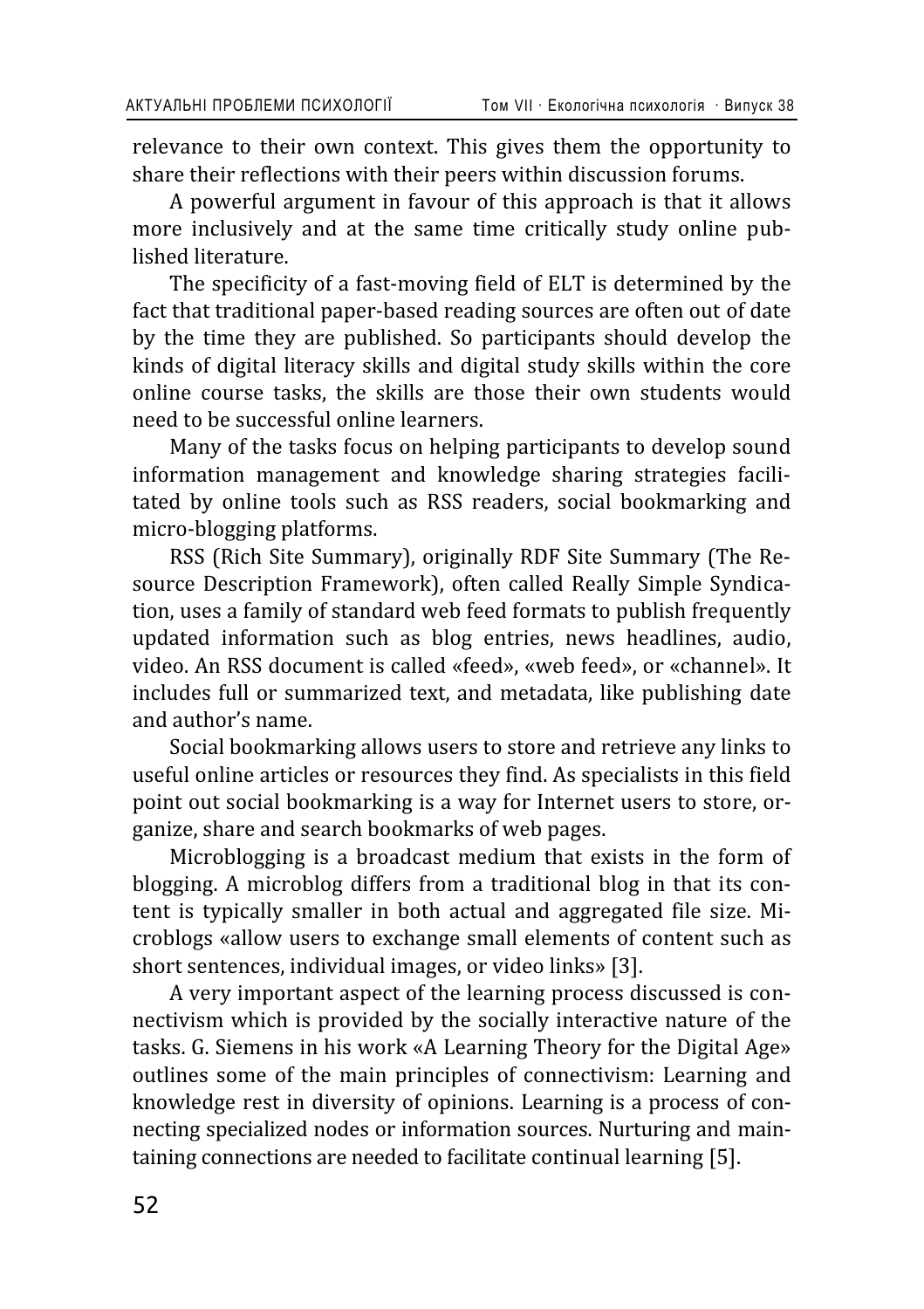Creating the initial element of the course online enabled the integration of a number of web-based Web 2.0 type social tools as well as much greater integration of social networking, collaborative creative tasks and multimedia elements within the course.

T. Woodward considers that the blended learning course is a form of a 'loop input', a «style of experiential teacher training process that involves an alignment of the process and content of learning» [7, 301–304]. So, the blended learning course helps the participants develop understanding of blended learning approaches and methods based around the content focused on blended learning methodology which gives them experiences similar to those their students will have as learners.

An online medium as part of the blended learning course gives participants some experience of online learning on which they could then reflect. This helps teachers to understand the strengths and limitations of the medium in a way that could not be achieved in the faceto-face classroom alone.

We may speak about a lot of advantages of taking a blended learning approach to the course as opposed to doing the course completely face-to-face. Some of the most valuable advantages for teachers are:

- the extension of the period of learning over a far greater timescale than would be possible with face-to-face teaching;
- − learning in their own teaching context, trying things out with their own students:
- gaining first-hand experience on which they can reflect while approaching and understanding theory.
- making much better use of the face-to-face time thanks to a good level of technical knowledge and sound experiences during the first online block of the course;
- accelerating the bonding process that groups generally go through during the initial stages of a face-to-face course.

**The conclusion.** Having analyzed the theoretical and practical groundwork of the blended learning and ELT teachers' guidance to teach applying this technology we come to the following conclusions:

- both face-to-face and online courses can be problematic for the development of teachers' techno-pedagogical skills:
- face-to-face courses are to be too short to develop the degree of balanced critical understanding that is necessary for the effective use of technology;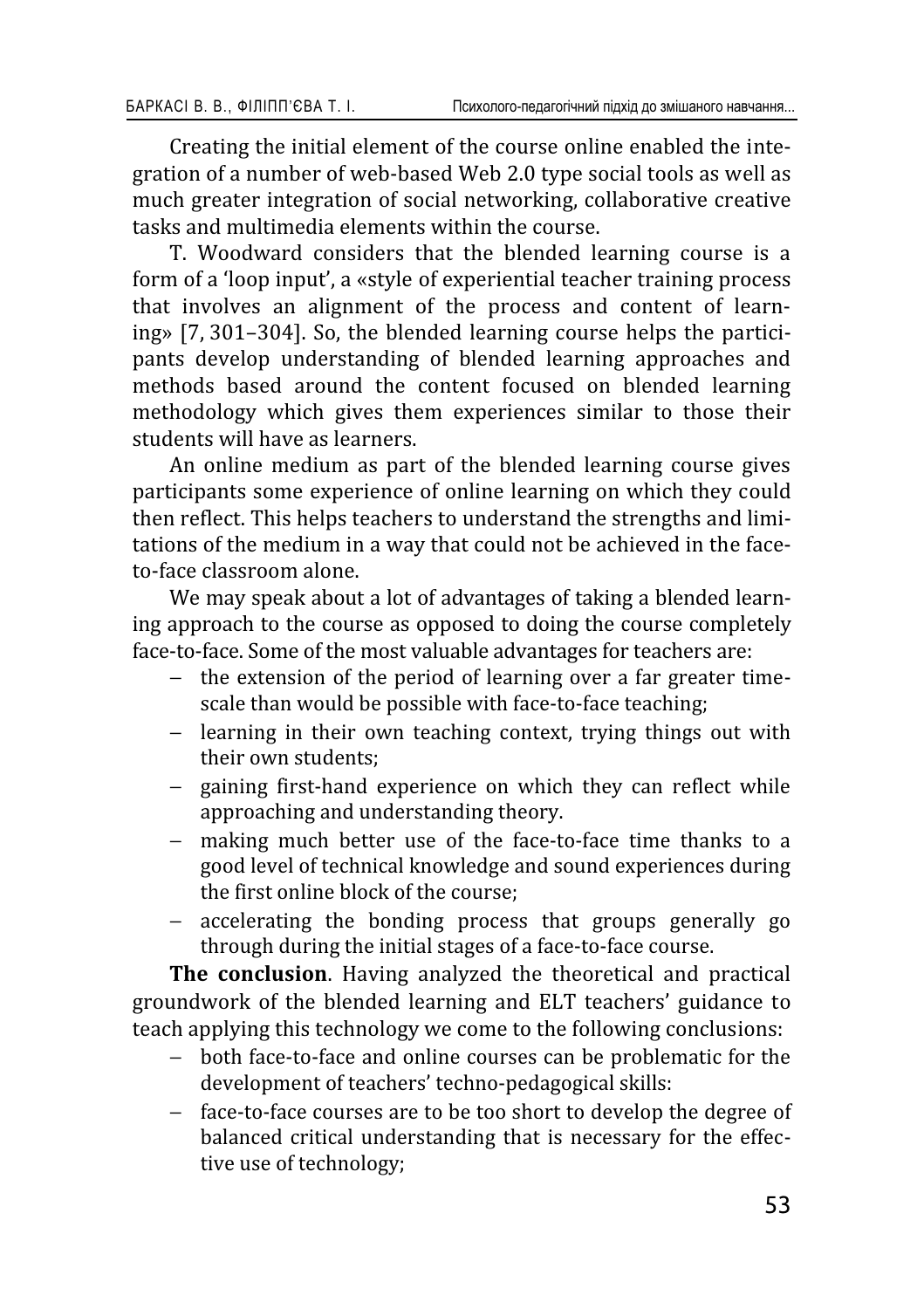- online courses are too theoretical with teachers lacking the practical guidance and experience.
- the blended learning structure of the course is employed to address these areas:
- teachers have the opportunity through the online course to get to know potential uses of technology;
- teachers have the opportunity to employ their insights within a more practical face-to-face workshop environment.
- the online element of the course is Moodle-based, so it can easily be edited and kept up to date.
- digital artefacts and teaching resources produced by each cohort within the course can be archived and shared and be the basis for the development of new materials for later cohorts.

We share our Ukrainian educators' point of view that «taking into account the present state of level of the Internet access, availability of hardware and software for individuals and educational institutions, it is possible to use the suggested ways of blended learning in educational institutions of Ukraine» [4, 197-200].

The main condition of providing such a model for teaching foreign languages is ELT teachers' understanding and skills development in the sphere of blended learning and their ability to teach according to its rules.

#### Список використаних джерел

- 1. Azemi A. Teaching Electric Circuits Using a Modified Flipped Classroom<br>Approach. Режим доступу: https://csdl.computer.org>csdl/  $\mu$ σ / https://csdl.computer.org>csdl/ proceedings/fie/.
- 2. Kaplan Andreas M. «The early bird catches the news: Nine things you should know about micro-blogging». 2. - Business Horizons, 2011, 54(2),  $P. 105 - 113.$
- 3. Kumar S. What is Social bookmarking?/ S. Kumar. Режим доступу: http://www.articlesfactory.com/articles/online-promotion/what-issocial-bookmarking. html.
- 4. Shunevych B. Foreign language blended learning at higher schools in Ukraine / B. Shunevych, O. Musiyovska // Computer science and information technologies: proceedings of the international conference (September 28th-30th, Lviv, Ukraine) / Lviv Polytechnic National University, Institute of Computer Science and Information Technologies. - Lviv, 2006. -P. 197-200. - Bibliography: 11 titles.
- 5. Siemens G. Connectivism: A Learning Theory for the Digital Age/ G. Siemens. - Режим доступу: http://www.elearnspace.org/Articles/ connectivism.htm).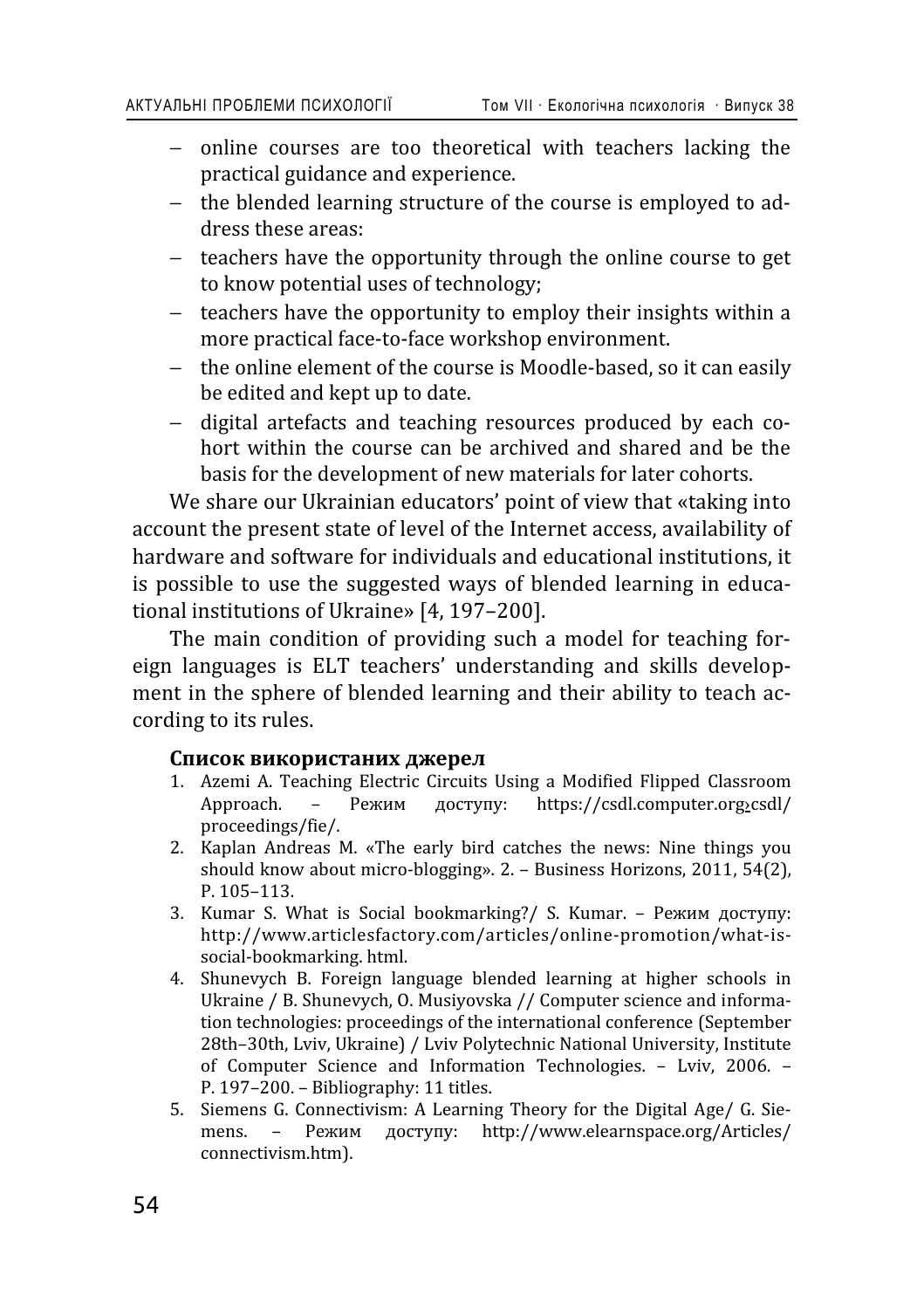- 6. Tomlinson B. Blended Learning in English Language Teaching: Course Design and Implementation Brian Tomlinson and Claire Whittaker (Eds.). London / B. Tomlinson. - England: British Council, 2013. - P. 252.
- 7. Woodward, T. «Key Concepts in ELT: Loop Input» ELTI, 2003, 57/3: 301-304. – Режим доступу: http://chiasuanchong.com/tag/loop-input/).

#### **Spysok vykorystanyh dzherel**

- 1. Azemi A. Teaching Eletstrits Tsirtsuits Using a Modified Flipped Tslassroom Approach. – Rezhym dostupu: https://tssdl.tsomputer.org/tssdl/ protseedings/fie/.
- 2. Kaplan Andreas M, «The early bird tsatches the news: Nine things you should know about mitsro-blogging». - Business Horizons, 2011, 54(2),  $P.105 - 113.$
- 3. Kumar S. What is Sotsial bookmarking?/ S. Kumar. Rezhym dostupu: http://www.artitslesfatstory.tsom/artitsles/online-promotion/what-issotsial-bookmarking. html.
- 4. Shunevych B. Foreign language blended learning at higher schools in Ukraine / B. Shunevych, O. Musiyovska // Tsomputer stsientse and information technologies: protseedings of the international tsonferentse (September 28th-30th, Lviv, Ukraine) / Lviv Polytechnits National University, Institute of Tsomputer Stsientse and Information Technologies. -Lviv, 2006. - P. 197-200. - Bibliography: 11 titles.
- 5. Siemens G. Tsonnetstivism: A Learning Theory for the Digital Age/ G. Siemens. - Rezhym dostupu: http://www.elearnspatse.org/Artitsles/ tsonnetstivism.htm).
- 6. Tomlinson B. Blended Learning in English Language Teaching: Tsourse Design and Implementation Brian Tomlinson and Tslaire Whittaker (Eds.). London/ B. Tomlinson. - England: British Tsountsil, 2013. - P. 252.
- 7. Woodward, T. «Key Tsontsepts in ELT: Loop Input» ELTJ, 2003, 57/3: 301-304. – Rezhym dostupu: http://chiasuanchong. tsom/tag/loop-input/).

### $$ ПСИХОЛОГО-ПЕДАГОГИЧЕСКИЙ ПОДХОД К СМЕШАННОМУ ОБУЧЕНИЮ КАК СПОСОБУ ПРЕПОДАВАНИЯ ИНОСТРАННЫХ ЯЗЫКОВ

В статье обосновывается возможность использования смешан**ного обучения как модели современной методики обучения ино**странным языкам. Рассматривается концепция единого европейского образования, согласно которой объединены в одно целое стандарты обучения, модели образования и цели преподавания для создания единой общеевропейской системы образования. С целью присоединения и использования этой общеевропейской схемы необходимо внести модификации в систему образования Украины. Анализируется мнение украинских педагогов относитель*но следующей идеи: учитывая нынешнее состояние уровня досту-*